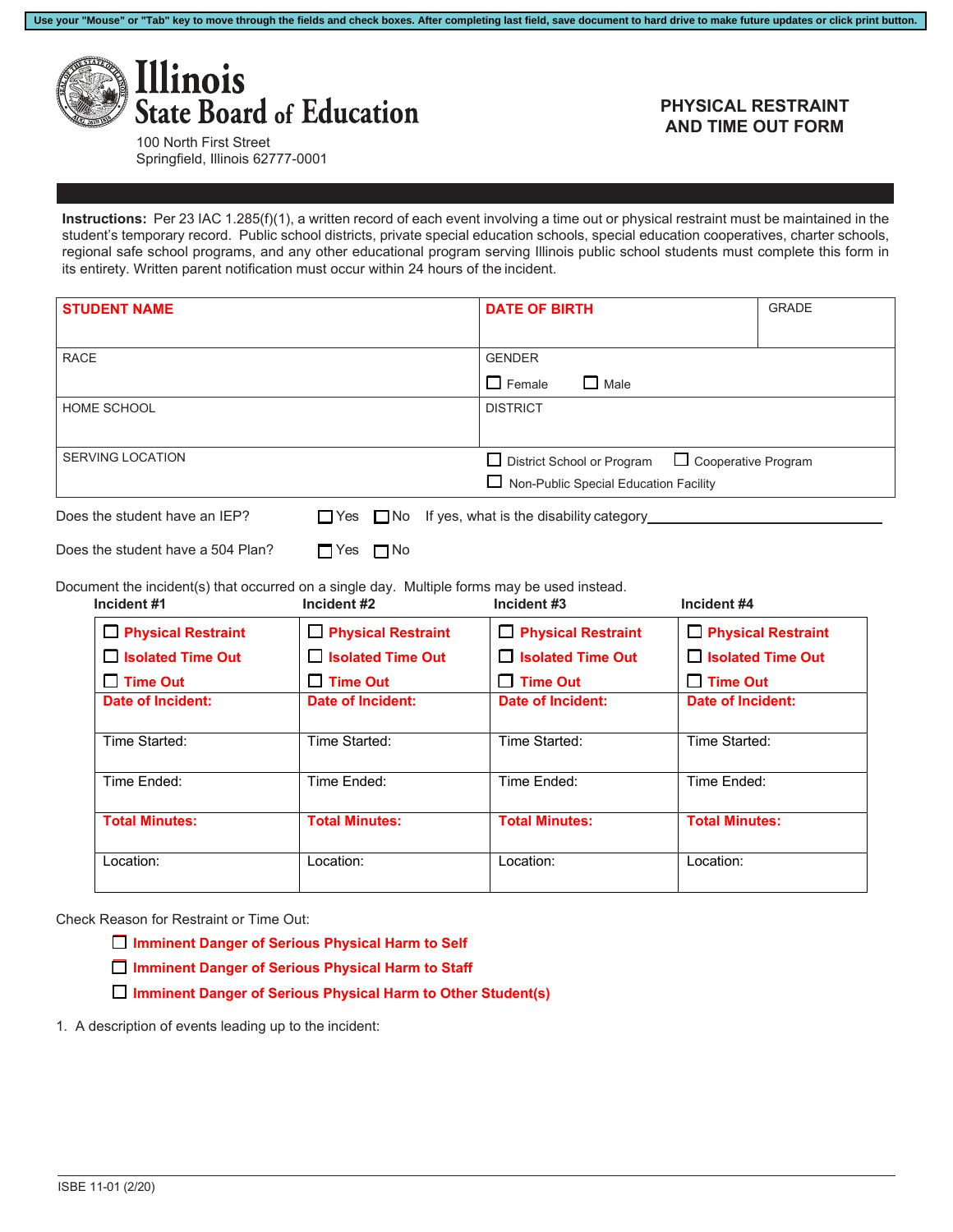- 2. A description of the interventions used prior to implementation of isolated time out, time out or physical restraint (e. g., directives used, removed the trigger, use of proximity control, etc.)
- 3. A description of the incident or student behavior that resulted in isolated time out, time out, or physical restraint (this should be the behavior that posed an imminent danger to self or others):
- 4. For isolated time out, a description of the rationale for why the needs of the student could not have been met by a less restrictive intervention and why an adult could not be present in the time out room
- 5. Type of physical restraint used (check all that apply for incident)

|  | $\Box$ 1-person hold in standing position |  |  |  |  |
|--|-------------------------------------------|--|--|--|--|
|--|-------------------------------------------|--|--|--|--|

- $\Box$  1-person hold in seated position
- $\Box$  team hold in standing position
- $\Box$  team hold in seated position
- $\Box$  supine restraint
- $\Box$  other
- 6. Attach behavior log of student behavior during isolated time out, time out, and/or restraint and any interaction between the student and staff.
- 7. Evaluation by Certified or Trained Staff Member

If an episode of isolated time out or time out exceeds 30 minutes or a physical restraint exceeds 15 minutes or if repeated episodes occur during any three hour time period, a certified staff person knowledgeable about the use of time out or trained in the use of physical restraint must evaluate the situation.

| Certified or trained staff member evaluating the situation:                                                                                            |
|--------------------------------------------------------------------------------------------------------------------------------------------------------|
|                                                                                                                                                        |
| Did the student require:<br>$\Box$ Yes $\Box$ No<br>nourishment<br>$\Box$ Yes $\Box$ No<br>medication<br>use of restroom $\Box$ Yes $\Box$ No          |
| need for alternate strategies<br>$\Box$ assessment by mental health crisis team<br>$\Box$ assistance from police<br>$\Box$ transportation by ambulance |
| Was the time out or restraint able to be safely continued?<br>Yes<br>No                                                                                |